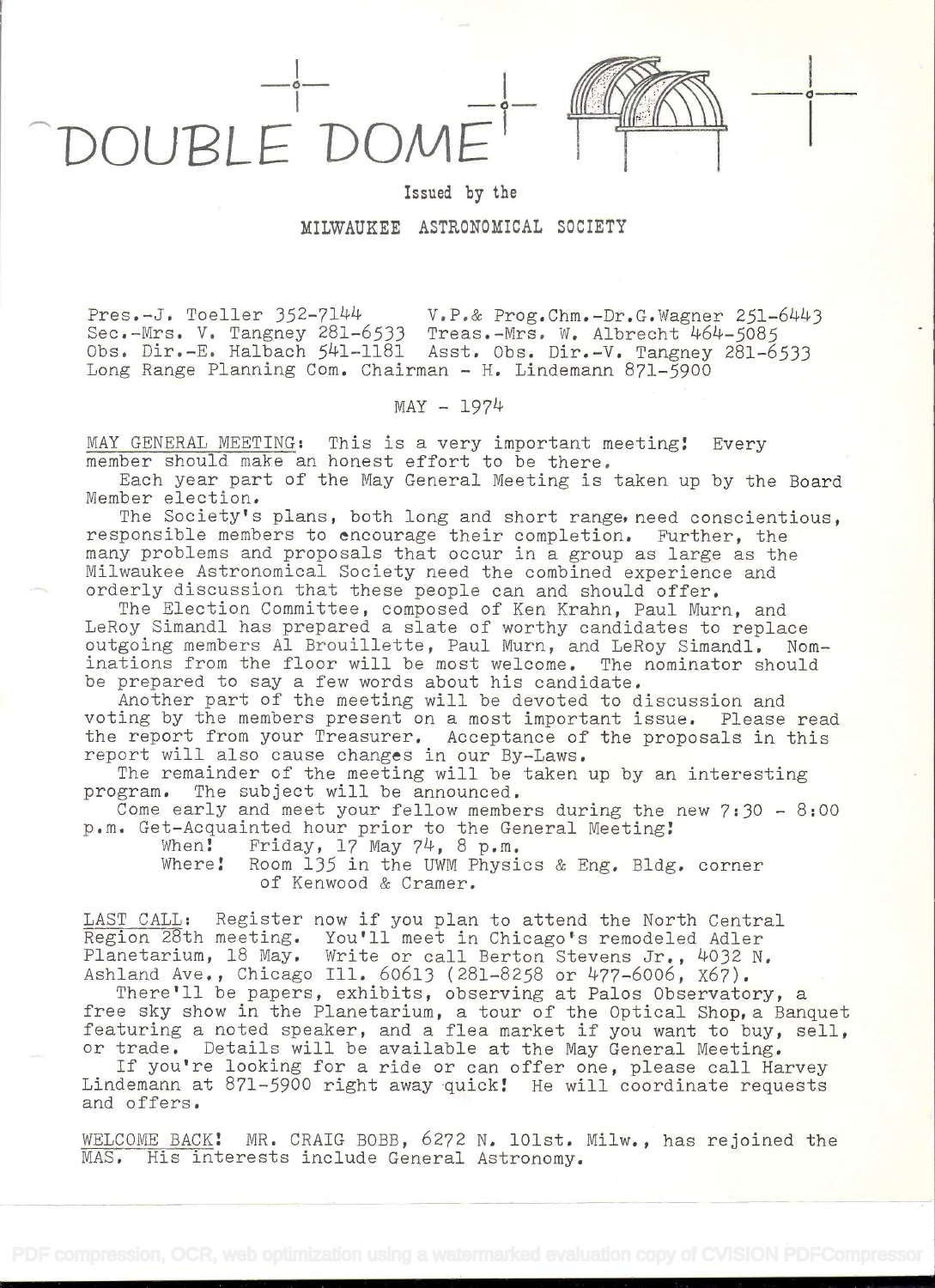OPEN HOUSE: Volunteer help is needed on the evenings of July 15, 22, 29, Aug. 5, 12, 19, 26, all Monday evenings.

The MAS, through its Open House program, can expect many visitors from Milwaukee and the surrounding area. People are needed to man 'scopes, guide, attend the parking lot, or help out where needed. Please sign up at the General Meeting or contact a Society Officer.

NORTHERN LIGHTS! 25 May is the deadline for the June issue of the newsy North Central Region Quarterly Newsletter!

Short, interesting astronomical articles are featured and yours are welcome. Subscriptions are \$1.00/year. Order now from J. H. Fox, 8301 Isle Av. S., Cottage Grove, Mn. 55016.

A REMINDER: Lest you've forgotten, the Staff Meetings are still being held the first Wednesday of every month at 7 p.m. at the Observatory.

The main purpose of these get-togethers is to foster more enthusiasm in your Society through exchange of ideas and use of its equipment.

AJL members, particularly the keyholders and the younger members, are urged to attend.

WE'RE HAVING A PICNIC! It will be on a nice Sunday in June. Full details in the June Double Dome.

BOARD MEETING: Board members will convene after the May General Meeting is adjourned.

|  | MEMBERS NIGHT: Keyholders in charge are |          |  |             |                            |  |
|--|-----------------------------------------|----------|--|-------------|----------------------------|--|
|  | May 11 A. Brouillette 228-8421          |          |  |             | June 1 A. Gillard 645-9988 |  |
|  | 18 G. Ceolla                            | 786-9689 |  | 8 P. Glaser | 547-5435                   |  |
|  | 25 W. Collins                           | 464-9420 |  |             | 15 E. Halbach 541-1181     |  |

Members may use the facilities for any worthwhile project on these<br>hts-no outsiders please, except parents of young members. Call nights-no outsiders please, except parents of young members. the keyholder the Fri. before the duty night - cancel Sat. if necessary. Keyholders are urged to come out anyway. The keyholder is also responsible for tours during the week preceding his night. Requests should be cleared through Robert James 421-2162.

- FULL INVASION MOON TUE., 4 JUNE -

LeRoy Simandi, Editor (933-3052) 4201 W. Highland Blvd., Milw., Wis. 53208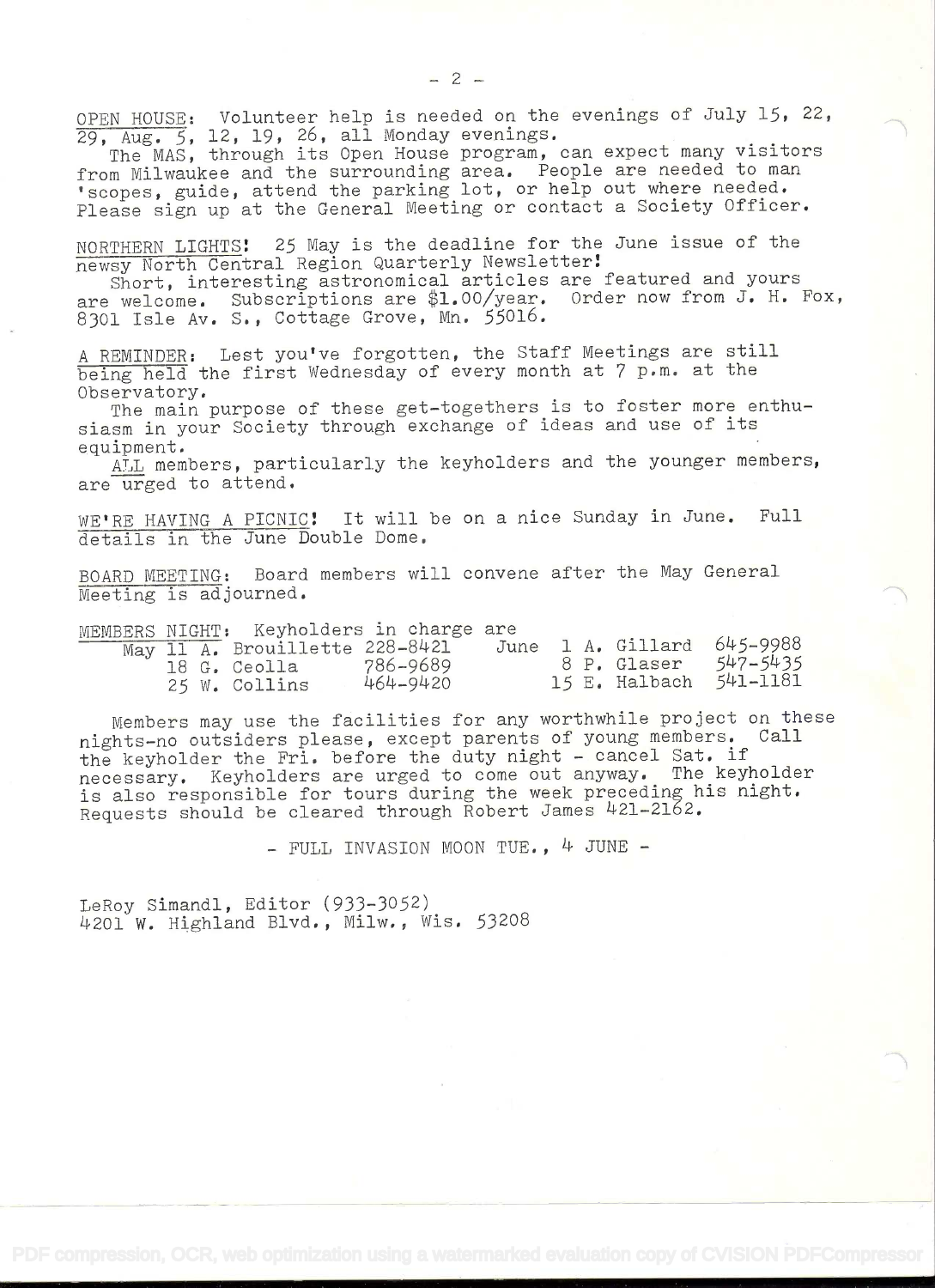## AN IMPORTANT MESSAGE FROM YOUR TREASURER:

During the past several years the cash reserves of our Society have been reduced, This occurred due to abnormal spending for maintenance, fencing, graze telescopes, the comet seeker, and other items,

| A committee studied this problem and reports the following:<br>\$15.00 memberships<br>142<br>42<br>1,00<br>$\blacksquare$                   | We have<br>\$2130.00<br>42.00<br>80,00                                 |
|---------------------------------------------------------------------------------------------------------------------------------------------|------------------------------------------------------------------------|
| $\mathcal{B}$<br>$10.00$ "<br>16<br>$7.50$ "                                                                                                | 120.00                                                                 |
| $5.00 - 4$                                                                                                                                  | 15.00                                                                  |
| Receipts from Dues                                                                                                                          | \$ 2387.00                                                             |
| Our Annual Costs are as Follows:                                                                                                            |                                                                        |
| Sky Publishing Co.                                                                                                                          | $\frac{4}{5}$<br>31.4%<br>845.00*                                      |
| Dues to Astronomical League                                                                                                                 | 1.9%<br>50.00                                                          |
| Printing, Stationery, Postage<br>and supplies<br>Speakers Fees and Meeting Costs<br>Observatory Telephone<br>Observatory Insurance (Annual) | 16.7%<br>450.00*<br>18.6%<br>500,00<br>$150.00$ 5.6%<br>$257.00*$ 9.5% |
| Observatory Electric                                                                                                                        | 4.8%<br>130.00*                                                        |
| Observatory Maintenance & Oil                                                                                                               | 11.5%<br>310.00*                                                       |
| Minimal Annual Cost                                                                                                                         | \$2692.00                                                              |

\* These items will increase in the future. Note: expenses are only one-third of the total. The observatory

Note that our dues receipts fall short of our expenses by \$300.00 per year.

The committee recommends the following actions and has the concurrence of the Board of Directors:

We try to reduce spending and economize wherever possible without affecting operations.

|                   | We recommend a dues increase as follows: |
|-------------------|------------------------------------------|
| Active Membership | \$20.00                                  |
| Family            | 1.00                                     |
| Non-resident      | 15.00                                    |
| Junior            | 12,50                                    |
| Founder           | 7.50                                     |

Members will vote on the recommended dues increase at the May membership meeting.

These increases should increase our income to \$3225.00.

The Board recently increased the \$5.00 observatory key deposit to \$10.00 and will charge \$5.00 per year for the use of these keys.

Please bring this report with you to the meeting.